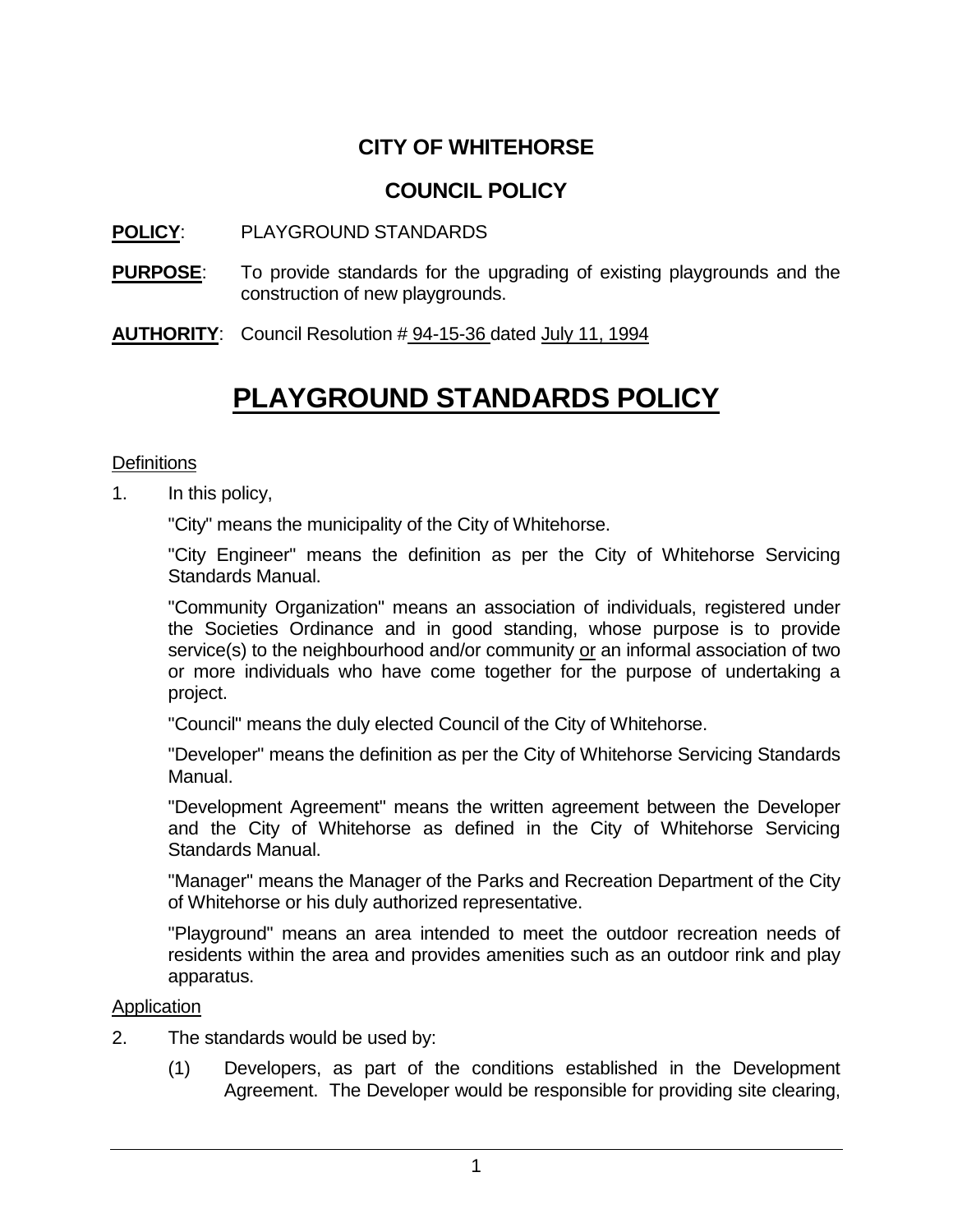grubbing and preparation; provision of access road and provision of electricity onto the site.

The Developer will have the option of:

- (a) providing a cash payment to the City of Whitehorse whereby the City is responsible for the construction and development of the playground (eg. outdoor rink board system, play apparatus, sand, etc.). The dollar amount shall be specified in the Development Agreement and collected at the time of subdivision; OR
- (b) in lieu of the cash contribution, the Developer would be responsible for the construction.
- (2) Community Organizations who are upgrading existing playgrounds or developing new playgrounds.
- (3) Mobile Home Parks who are developing or expanding the parks, as per the requirements of the Mobile Home Park Bylaw.
- 3. Whenever possible, in new developments, input will be solicited from area residents on playground apparatus/components planned for the site.

#### Site Selection

- 4. For existing residential areas (urban or rural) sites are identified in the Parks and Recreation Master Plan. For Community Organizations undertaking the development or upgrading of playgrounds in existing areas, the plans must have prior approval of the Manager.
- 5. For new residential areas (urban or rural), land dedication will be as per the City of Whitehorse Dedication of Public Use Land Policy.
- 6. For the purpose of this policy, residential area will also mean:
	- (1) multi-family dwelling units such as apartment buildings, condominiums where each dwelling unit is interpreted as the equivalent of one lot.
	- (2) single family dwellings, in urban or rural residential developments where the total development exceeds ten (10) lots.
- 7. In urban residential developments, where the total development is between 5 10 lots the City may waive the requirement for an outdoor rink and reduce the minimum playground apparatus required in Appendix A, if there are existing playgrounds in proximity to the area. When the requirement is waived, the City shall collect a cash-in-lieu contribution from the Developer. The cash-in-lieu contribution shall be deposited in a reserve account for the development and/or upgrading of area parks and/or playgrounds.
- 8. For multi-family dwelling units that are designed for a specific segment of the population (example Seniors), the City will waive the requirement for the provision of a playground and require the Developer to provide recreation amenities appropriate to the age group.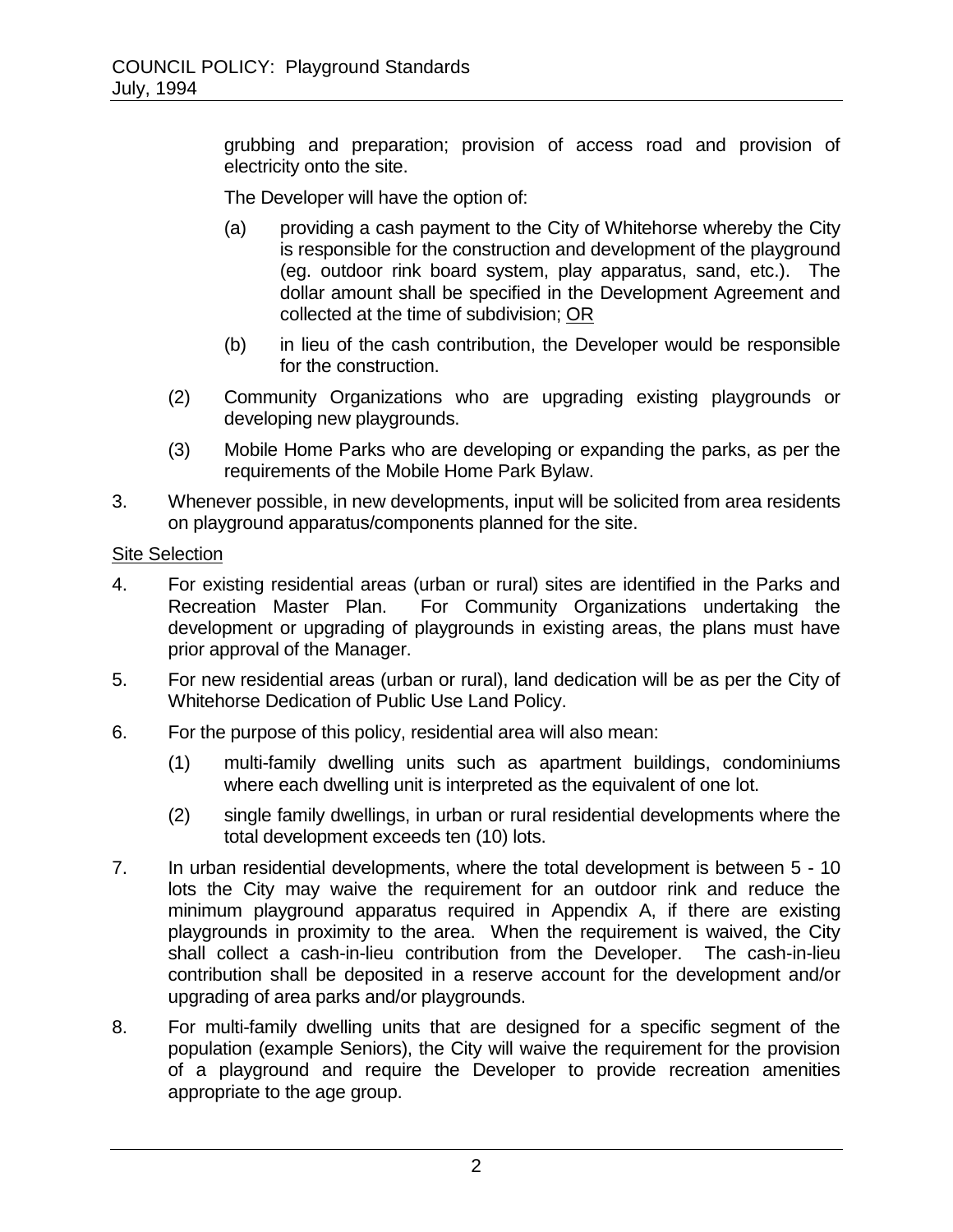- 9. In country residential developments, where the total development is between 5 10 lots, the City may waive the requirement for the provision of a playground if there exist playgrounds in proximity to the area or where the land available is neither suitable nor desirable. The waiving of the requirement shall be based on the Area Development Plan approved for the area. When the requirement is waived, the City shall collect a cash-in-lieu contribution from the Developer. The cash-in-lieu collected shall be deposited in a reserve account for the development of public use land, specifically parks and/or playgrounds.
- 10. As part of the Area Development Schemes/Plan and Subdivision Plans approved by Council for new developments, sites will be identified for Parks and Playgrounds. As part of the Development Agreement, the Manager will identify site(s) to be developed)

Construction Standards

- 11. Construction of playground and/or outdoor rink shall be as per the standards contained in Appendix A.
- 12. For sites developed as part of Development Agreement, implementation will be as per the Development Agreement, and/or Development Permits.
- 13. For sites developed by Community Organizations, implementation will be as per the terms and conditions established by the City of Whitehorse Parks and Recreation Department.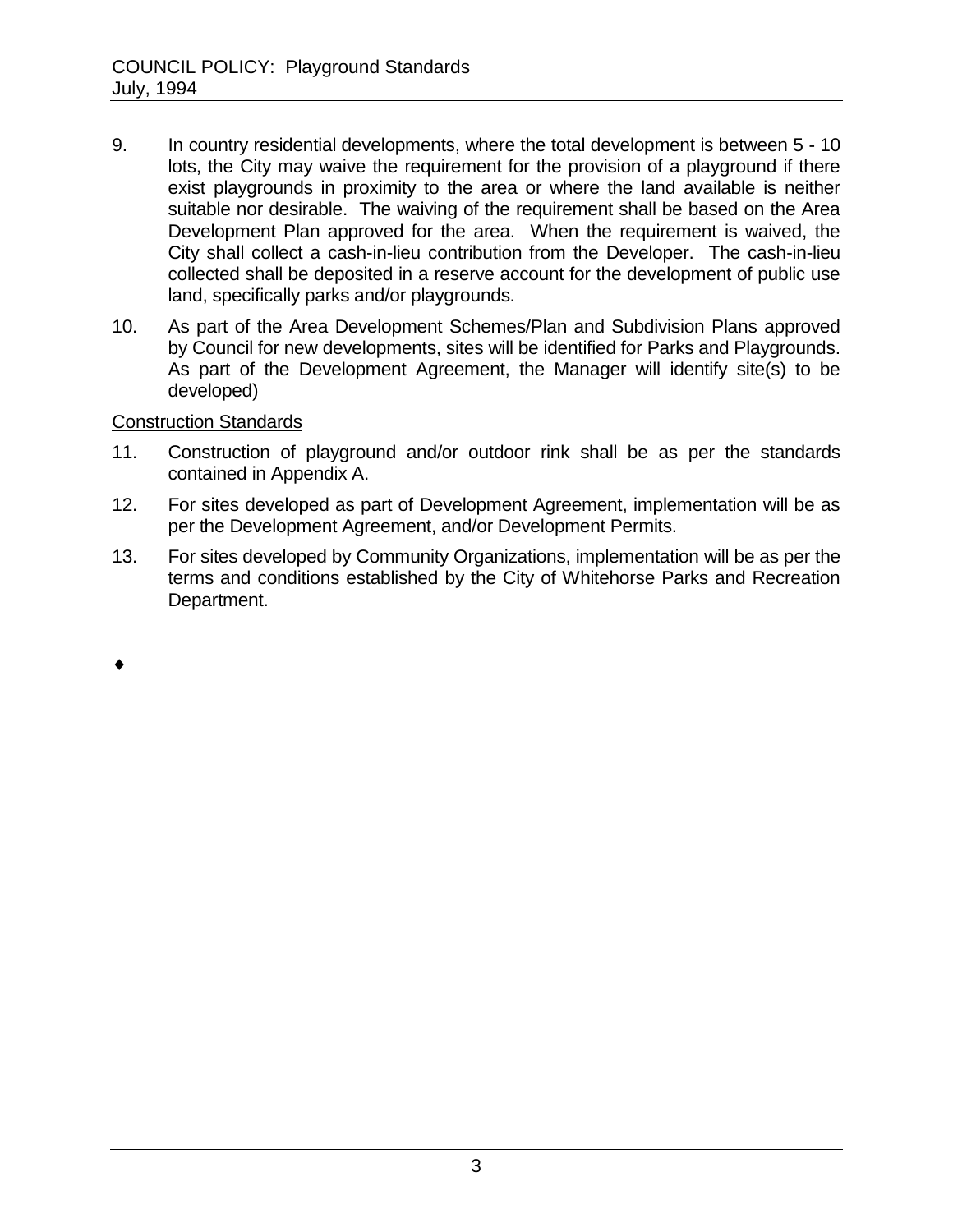## **Appendix A**

## **STANDARDS**

#### **Minimum Standards are as follows**:

- 1. Installation of a service access road minimum of 14 feet wide to the play ground and outdoor rink site as per the standards of the City of Whitehorse Servicing Standards Manual for rural streets.
- 2. Clearing of the site (growth and overburden), as per standards of the City of Whitehorse Servicing Standards Manual. Site specifics are as follows:
	- Outdoor rink board structure site clear and level a site to accommodate a 50' x 105' rink board structure.
	- Playground site clear, level and cap with 6" of sand an area 50' x 80' to accommodate play apparatuses.

Clearing will be done in such a manner as to allow for visibility from the front of the playground but maintain a minimum thirty (30') foot treed buffer on the sides and back of the site.

- 3. Construction of outdoor rink board structure as per Appendix B specifications.
- 4. The equipment/apparatus selected for the playground shall conform to the Canadian Safety Association Standards on Children's Play Spaces and Equipment.
- 5. The minimum general standard of playground apparatus would be as follows:
	- (1) SWING Four (4) place belt swing with 10' high beam, three (3) leg and heavy duty frame.
	- (2) TEETER TOTTER Two (2) seat, rubber spring unit with ornamental (animal) seats.
	- (3) TOY STRUCTURE or INDIVIDUAL COMPONENTS incorporating the following:
		- Metal or plastic slide.
		- Climbing structure.
		- Platform or gathering area.
	- (4) INDIVIDUAL STAND ALONE APPARATUSES Two (2) of any type of single user stand alone apparatuses such as:
		- Dirt scoop units.
		- "C" spring ride units.
		- Communication units.
		- Game units (X and O's/Puzzles/etc.) wheelchair accessible.